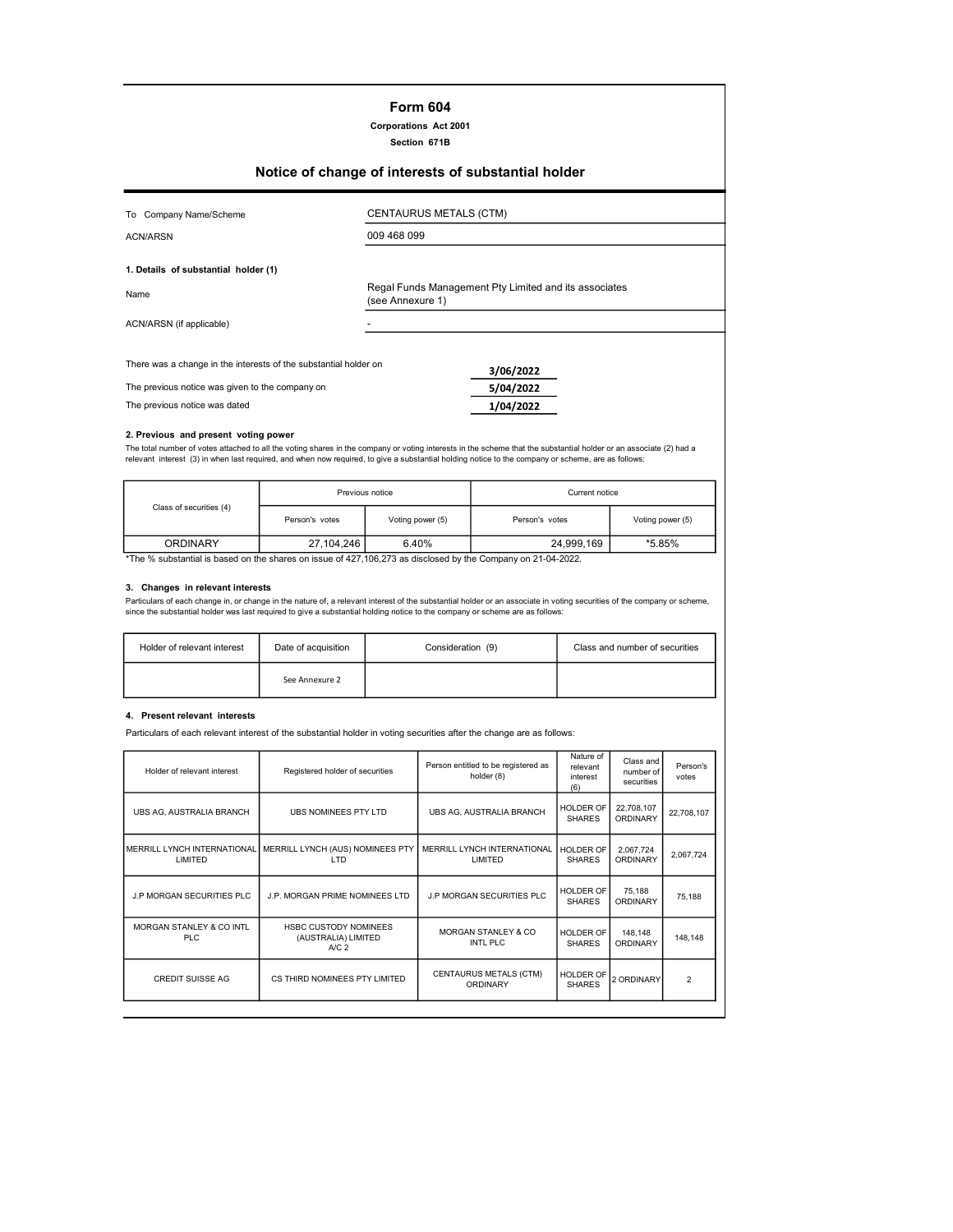# 5. Changes in association

The persons who have become associates (2) of, ceased to be associates of, or have changed the nature of their association (9) with, the<br>substantial holder in relation to voting interests in the company or scheme are as

| Name and ACN/ARSN (if applicable) | Nature of association                |  |  |
|-----------------------------------|--------------------------------------|--|--|
| REGAL PARTNERS LIMITED            | 100% OWNER OF REGAL FUNDS MANAGEMENT |  |  |
|                                   | <b>PTY LIMITED</b>                   |  |  |

#### 6. Addresses

The addresses of persons named in this form are as follows:

| Name                               | Address                               |  |  |
|------------------------------------|---------------------------------------|--|--|
| REGAL FUNDS MANAGEMENT PTY LIMITED | LEVEL 47, GATEWAY, 1 MACQUARIE PLACE, |  |  |
|                                    | SYDNEY NSW 2000                       |  |  |
| REGAL PARTNERS LIMITED             | LEVEL 47, GATEWAY, 1 MACQUARIE PLACE, |  |  |
|                                    | SYDNEY NSW 2000                       |  |  |

# **Signature**

| print name | Kenny Ho | capacity | <b>Company Secretary</b> |
|------------|----------|----------|--------------------------|
|            | renny    |          |                          |
| sign here  |          | date     | 7/06/2022                |

#### Annexure 1

#### Details of Substantial Holders

| <b>IACN</b>  | Name                          |
|--------------|-------------------------------|
| 1107 576 821 | IREGAL FUNDS MANAGEMENT PTY I |
| 129 188 450  | IREGAL PARTNERS LIMITED       |

# Annexure 2

Changes in Relevant Interests

| Date       | Person whose relevant interest changed                                                                                           | Nature of<br>Change | Consideration<br>given in relation to<br>change | Number of<br>securities<br>affected | Class of<br>securities | Persons<br>votes<br>affected |
|------------|----------------------------------------------------------------------------------------------------------------------------------|---------------------|-------------------------------------------------|-------------------------------------|------------------------|------------------------------|
| 4/04/2022  | Regal Funds Management Pty Limited (and Regal<br>Partners Limited by virtue of control of Regal Funds<br>Management Pty Limited) | Sell                | 30000.00                                        | 20000                               | Ordinary               | 20000                        |
| 11/04/2022 | Regal Funds Management Pty Limited (and Regal<br>Partners Limited by virtue of control of Regal Funds<br>Management Pty Limited) | Sell                | 96967.00                                        | 65000                               | Ordinary               | 65000                        |
| 12/04/2022 | Regal Funds Management Pty Limited (and Regal<br>Partners Limited by virtue of control of Regal Funds<br>Management Pty Limited) | Sell                | 22139.80                                        | 14918                               | Ordinary               | 14918                        |
| 13/04/2022 | Regal Funds Management Pty Limited (and Regal<br>Partners Limited by virtue of control of Regal Funds<br>Management Pty Limited) | Sell                | 74210.00                                        | 50000                               | Ordinary               | 50000                        |
| 14/04/2022 | Regal Funds Management Pty Limited (and Regal<br>Partners Limited by virtue of control of Regal Funds<br>Management Pty Limited) | Sell                | 55694.62                                        | 36972                               | Ordinary               | 36972                        |
| 19/04/2022 | Regal Funds Management Pty Limited (and Regal<br>Partners Limited by virtue of control of Regal Funds<br>Management Pty Limited) | Sell                | 154731.33                                       | 100000                              | Ordinary               | 100000                       |
| 20/04/2022 | Regal Funds Management Pty Limited (and Regal<br>Partners Limited by virtue of control of Regal Funds<br>Management Pty Limited) | Sell                | 74065.00                                        | 50000                               | Ordinary               | 50000                        |
| 20/04/2022 | Regal Funds Management Pty Limited (and Regal<br>Partners Limited by virtue of control of Regal Funds<br>Management Pty Limited) | Sell                | 78517.75                                        | 53035                               | Ordinary               | 53035                        |
| 21/04/2022 | Regal Funds Management Pty Limited (and Regal<br>Partners Limited by virtue of control of Regal Funds<br>Management Pty Limited) | Sell                | 100567.54                                       | 68278                               | Ordinary               | 68278                        |